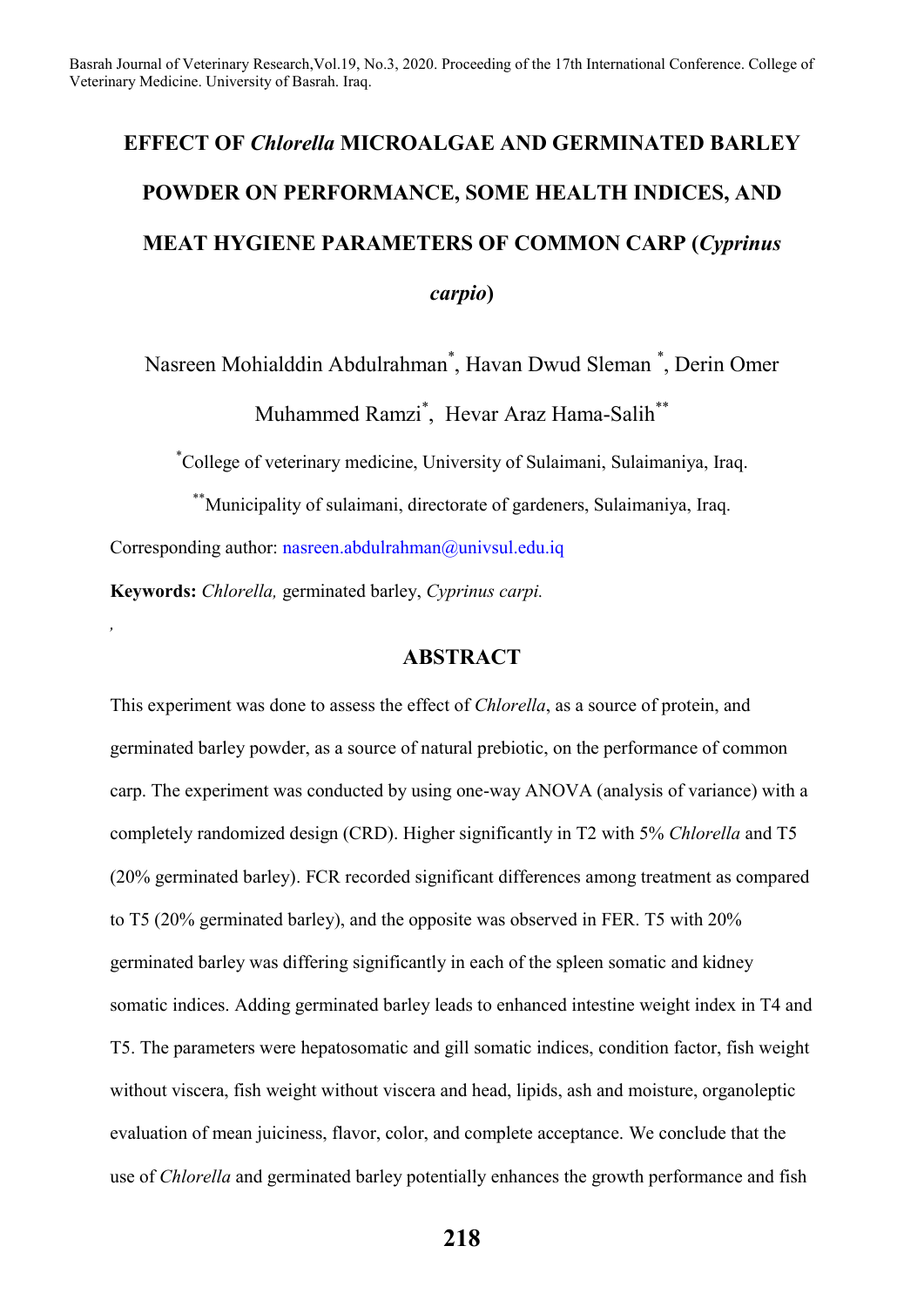meat quality. We recommend using both plants in earthen ponds to rely on using natural products in fish feeding.

#### **INTRODUCTION**

 The fastest rising food-production technology in the world is aquaculture (1,2) stated that Fish and other aquatic products rich in protein, essential fatty acids, vitamins, and minerals play an significant role in international efforts to reduce malnutrition and hunger. (3,4) reported that the microalgae have an excellent nutrient composition and are free of poisons that could pose a threat through transferring up the food chain. In fish farming, the chief microalgae utilization is associated with their use for feed purposes (4).

According to (4,5) around 30 per cent of the world's algae production can be used for feeding stuffs. However, (4,6) demonstrated that microalgae are primarily utilized for larval fish, crustaceans, and mollusks.

When *Chlorella* is cultivated under favorable environmental conditions, the biomass of *Chlorella* might comprise 12–15% lipids and 10–15% carbohydrates. The C16 and C18 fatty acid groups such as C16:0, C16:2, C18:1, C18:2, and C18:3 are the main lipids found in *Chlorella,*Moreover, chlorophyll, in conjunction with a variety of carotenoids such as *β*carotene, neoxanthin, violaxanthin, lutein, zeaxanthin, and antheraxanthin are also included in *Chlorella*. The amplest carotenoid in *Chlorella* cells is lutein, which may amass around 0.45% of the dry weight of cells (7).

Prebiotics can reduce the risk of some illnesses and improve health. Comprehending the connection between diet and consumer health has increased demand for real knowledge on prebiotics in recent years. Prebiotics has become a rising sector on the world market, boosted by technical advances, new merchandise production and the increasing number of healthconscious consumers (8).

Prebiotics have a long history of safe use and are proven to support human health, including increased mineral bioavailability, immune system control, gastrointestinal (GI) infection prevention, inflammatory conditions, metabolic disorder control and cancer risk reduction(8) Prebiotics are indigestible substances which allow specific changes in the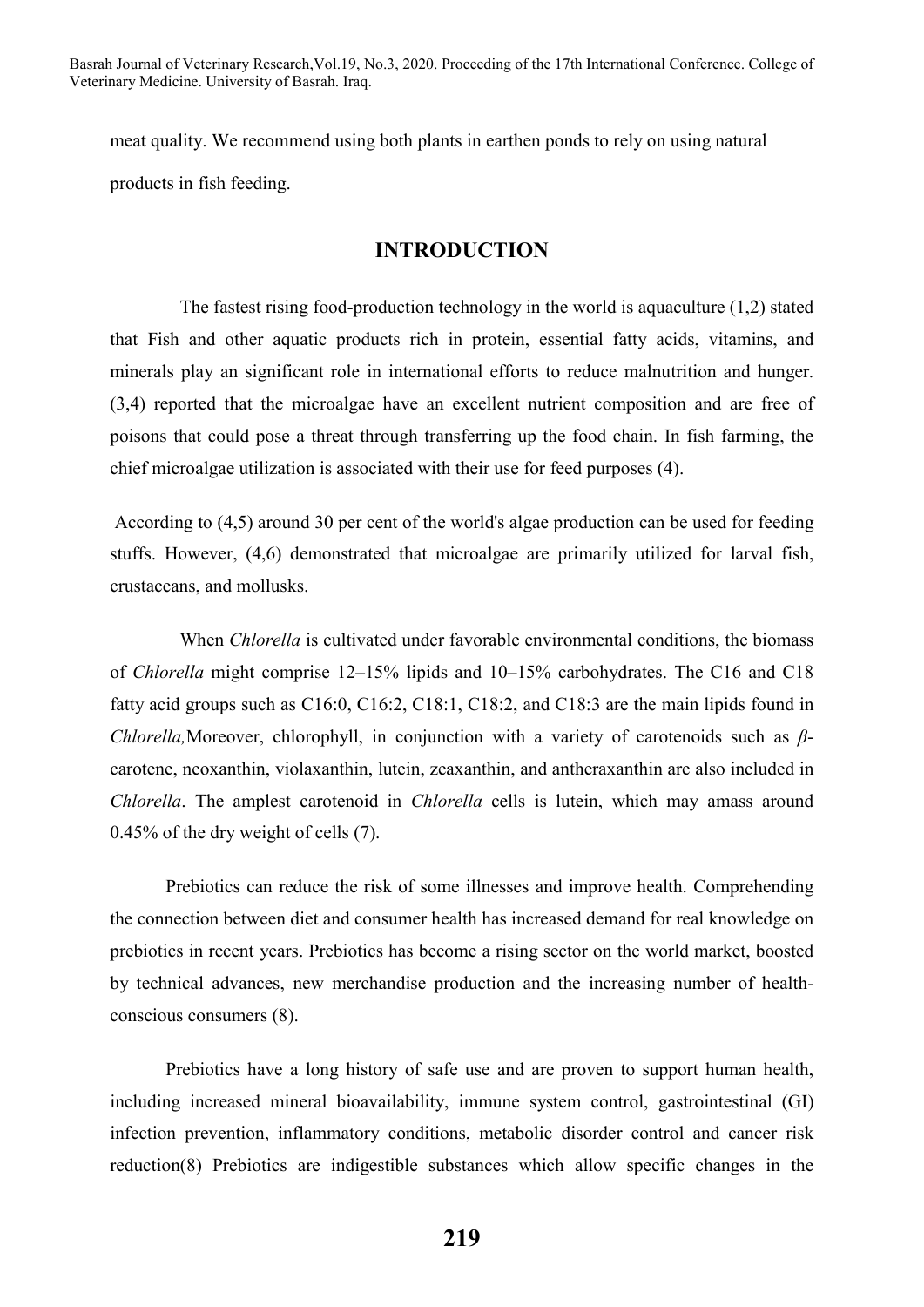composition or activity of gastrointestinal microbiota or both, which have a positive effect on the nutrition and health status of the host (9) Prebiotics play an important role in host health when developed by beneficial microbiota in the intestine (10,11).

Barley is widely used in both existing and new end-use applications. Much of the barley produced is fed to animals in most countries, in particular cattle and pigs. There is minimal use of the barley for human food. Recent developments in the use of varieties of barley, high in dietary fiber, have however been established. The successful use of high-value products from barley is to manufacture malt as a raw material for the ferm (6). (12) have reported a germinated barley stock rich in arabinoxylan to facilitate the development of bifidobacteria in humans intestines. However, there is still evidence of a consistent clinical advantage of prebiotics in the treatment of irritable bowel disease (IBD) in extensive, placebo-controlled studies (13).

This research aims to compare the utilization of *Chlorella*, a natural source of animal protein, and germinated barley powder, a source of prebiotic, as supplements to commercial feed for common carp.

## **MATERIALS AND METHODS**

**Experimental fish:** The study lasted 84 days on 90 common carp brought from Peramagrun/Sulaimani/Iraq. Fish weights averaged  $53.12 \pm 3.34$  g. Fish spread in experimental plastic containers, pre-acclimatization laboratory and fed with industrial pellets 30 days before the real feeding trials. Compositions of feed are illustrated in Table 1, and the feeding amount was 3.0% of body weight.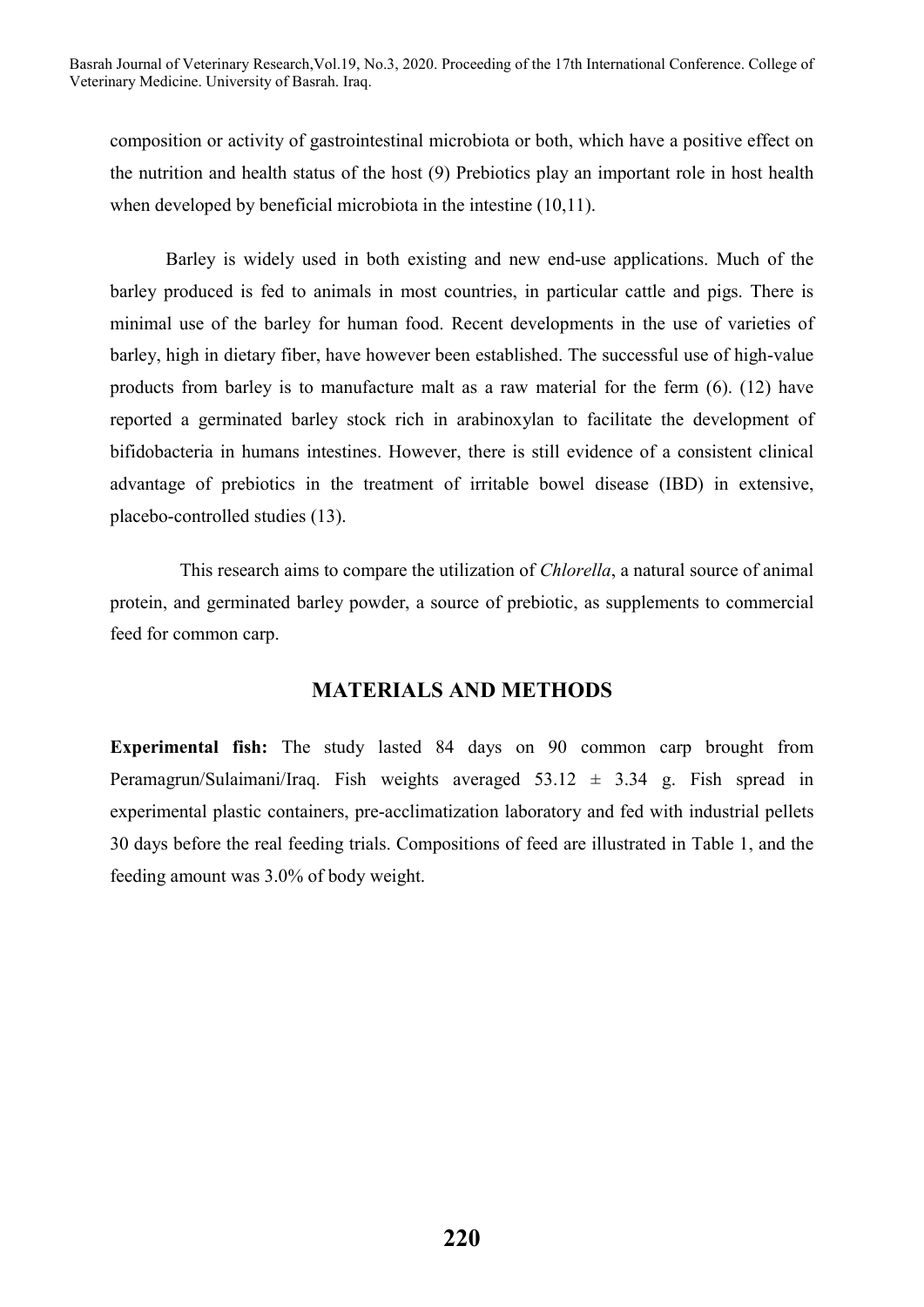| Ingredients                     | Percentage $(\% )$ |  |  |  |  |
|---------------------------------|--------------------|--|--|--|--|
| Yellow corn                     | $15\%$             |  |  |  |  |
| Wheat bran                      | $15\%$             |  |  |  |  |
| Soya bean meal 48%              | $35\%$             |  |  |  |  |
| Animal concentrate protein      | 20 %               |  |  |  |  |
| Barley                          | $15\%$             |  |  |  |  |
| Total                           | 100                |  |  |  |  |
| Calculated chemical composition |                    |  |  |  |  |
| Crud protein                    | 28.06              |  |  |  |  |
| Gross energy (kcal/kg feed)     | 2242.7             |  |  |  |  |

**Table 1**: Composition of experimental diet

Plastic tanks with a capacity of 70.0 L were used in this trial. Proper continuous aeration by means of air compressors added to each tank (Hailea ACO-318, 45.0 watts power, 70.0 L/min airflow). Each replicate was stocked with six fish. The experimental trial represented five treatments, assigned T1 through T5, with three replicates and six fish per replicate. Group T1 was given a standard diet and served as the control. Groups T2 and T3 fed with 5 g/kg and 10 g/kg *Chlorella*, respectively. Groups T4 and T5 were given a diet supplemented with 10 g/kg and 20 g/kg germinated barley, respectively. Experimental diets included typical ingredients found in the city markets of Sulaimani, enriched with Chlorella, and powdered barley.

**Growth and feed utilization parameters:** All fish were weighed bimonthly. The feed consumption per replicate was modified every two weeks by the biomass obtained. Weight gained by fish (g/fish) was calculated as fish weight (g) at the end of the experiment divided by fish weight (g) at the beginning of the experiment. Daily weight gain of fish (g/day) was calculated as fish weight gain divided by the duration of the experiment (84 days). The relative growth rate (RGR  $\%$ ) was estimated as weight gain/initial weight  $\times$  100. Moreover, the specific growth rate (SGR) was computed according to the formula [(ln final fish weight – Ln initial fish weight)/duration of the experiment]  $\times$  100 (14).

Feed conversion ratio (FCR) was estimated by dividing the total ingested feed (g) by the total wet weight gain (g),Feed efficiency ratio (FER) was calculated by dividing total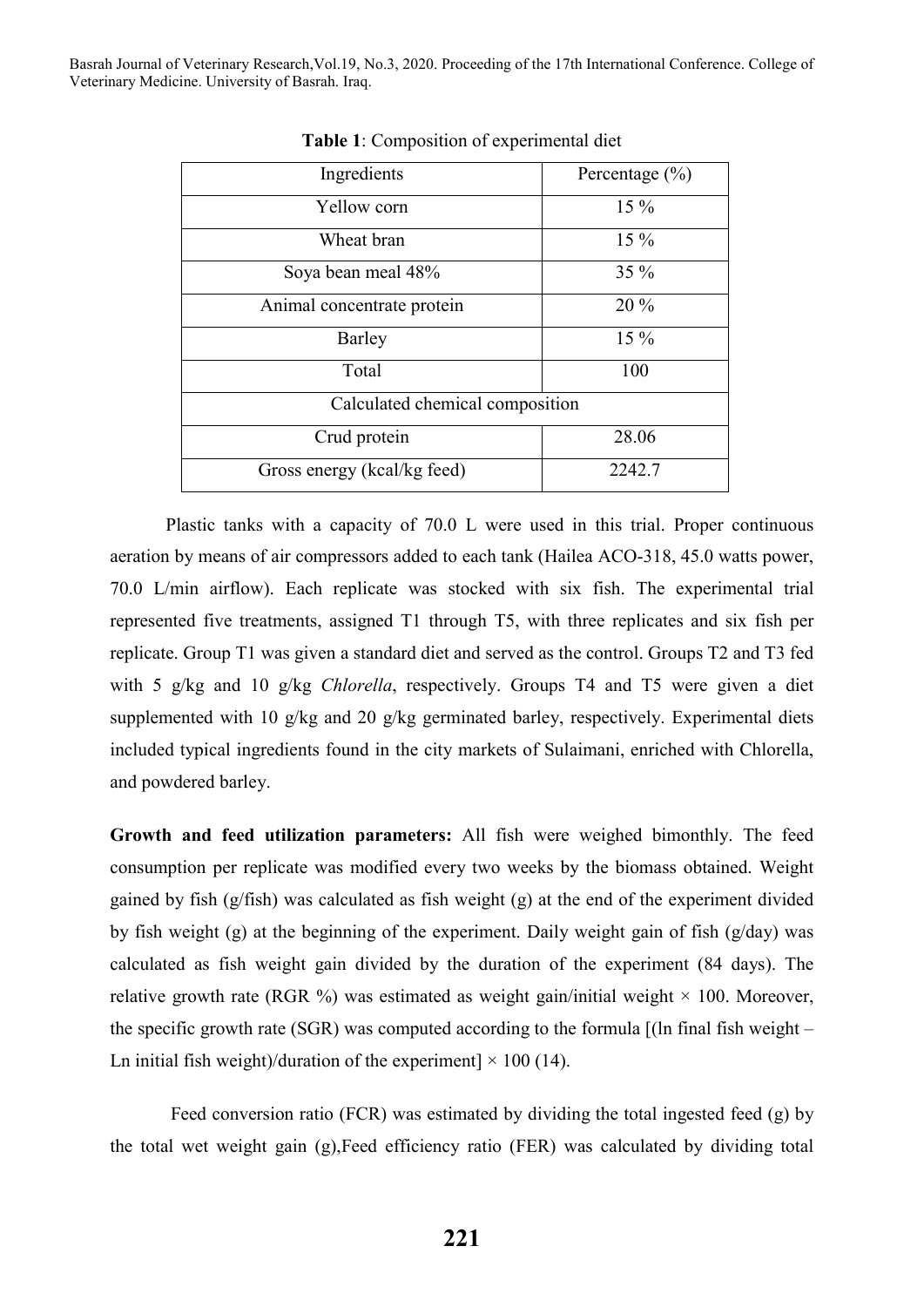weight gain (g) by total ingested feed (g), Further, the protein efficiency ratio (PER) was computed as total wet weight gain (g/fish)/amount of protein fed (g/fish) (15).

Fish weight index% was estimated by dividing fish weight without viscera (g) by fish weight (g) and multiplying the result by 100. Finally, meat weight index% was calculated as fish weight without viscera and head (g) / fish weight (g)  $\times$  100.

**Proximate composition:** All parts of fish were used to analyze the muscles chemically, including percentages of moisture, protein, ether extract, and ash contents (16).

Moisture was measured by putting fish samples in an oven at 105 °C for 24 hours. Then, the samples were weighed and put again in the oven for two hours and weighed till a stable weight obtained. Fat extraction was made by Soxhlet using organic hexane CH3  $(CH<sub>2</sub>)<sub>4</sub>CH<sub>3</sub>$  by heating for 16 hours to determine the crude fat content.

The crude protein content of fish determined by Micro-Kjeldahl equipment, which was done by measuring the total nitrogen content in the samples after digestion with  $H_2SO_4$  and Perchloric acid (HCIO4). Later, one part of each of potassium sulfate, copper sulfate, and titanium dioxide, were added and the mixer was left for two hours. Distillation was conducted by boric acid and titration with HCl, and the number obtained was multiplied by 6.25 for nitrogen extraction of each sample. The percentage of ash content was calculated by burning the samples in a muffle furnace at  $0.90 \degree C$ , till a stable weight was obtained, and weighing the remainder (16).

**Sensory evaluation:** Seven experienced evaluators tasted the fish fillets and each member filled the sensory evaluation Table as  $5 =$  extremely like;  $4 =$  like;  $3 =$  neither like nor dislike;  $2 =$  dislike;  $1 =$  extremely dislike. The fish fillet specimens were put in aluminum containers and cooked for 15 min in a preheated oven at 200°C.

**Statistical analysis:** a completely randomized design (CRD) was used, and a comparison between the groups was made using a one-way analysis of variance (ANOVA), followed by Duncan's post hoc. A probability level lower than 0.05 was considered statistically significant.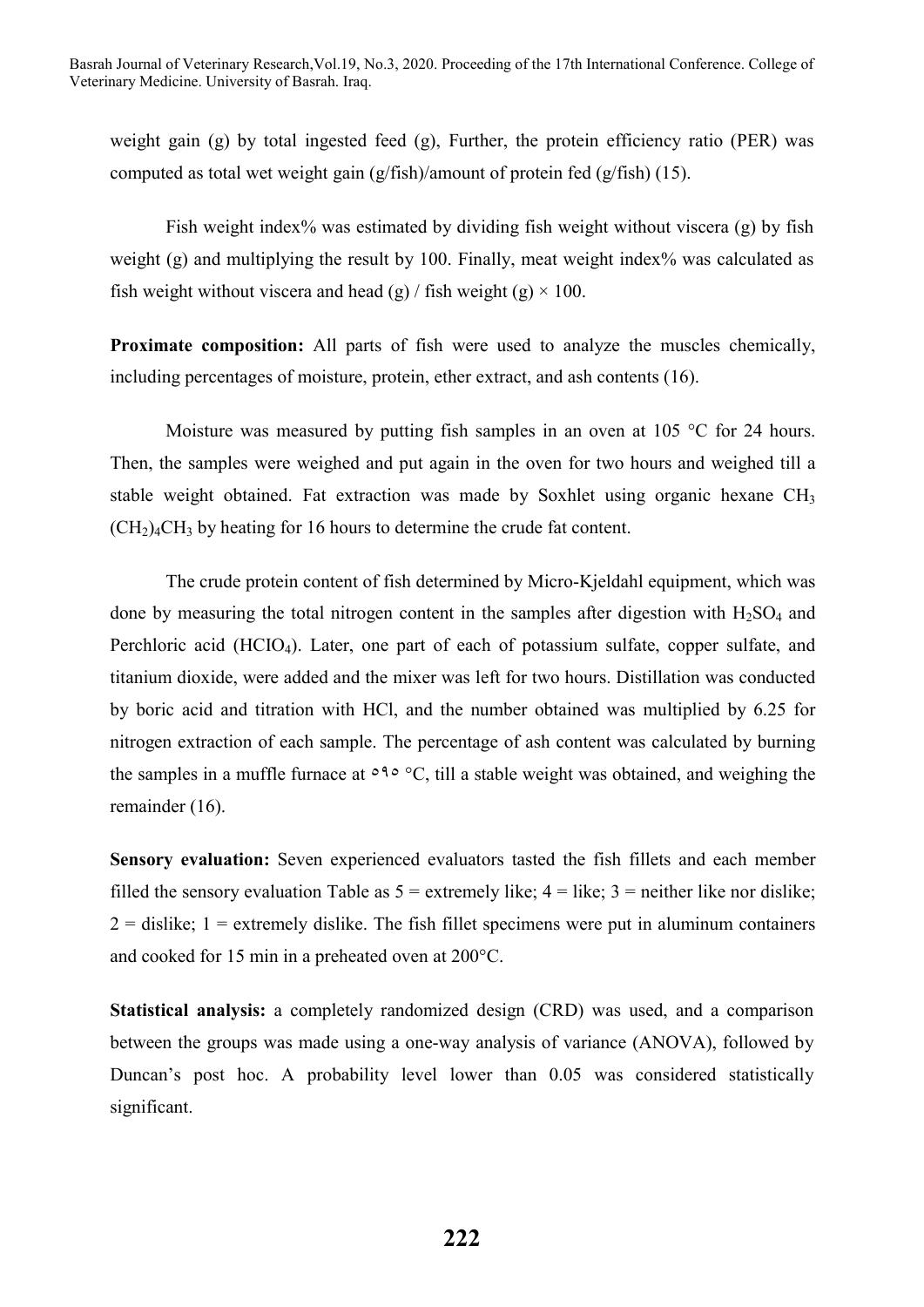## **RESULTS AND DISCUSSION**

Table (2) explain the effect of adding *Chlorella* and germinated barley powder on the performance of common carp, which was significantly higher in T2, with 5% *Chlorella*, and T5, 20% germinated barley. There were no variations in the overall consumed diet in all treatments. FCR recorded significant differences among treatments as compared to T5, and the opposite was noticed in FER.

**Table 2:** Effect of microalgae *Chlorella* and germinated barely powder on common carp *Cyprinus carpio* performance after a rearing experiment for 84 days

| Treatments                                  | Initial<br>Wt. | Final<br>wt. | Wt. Gain     | <b>DGR</b> | % SGR      | <b>RWG</b> | <b>FCR</b> | <b>FER</b> |
|---------------------------------------------|----------------|--------------|--------------|------------|------------|------------|------------|------------|
| T <sub>1</sub><br>Control                   | 55.75 a        | 60.45c       | 4.699c       | 0.098c     | 174.485 b  | 7.712 d    | 7.954 a    | 0.159 b    |
| T <sub>2</sub><br>5 % Chlorella             | 53.25 a        | 71.46 a      | 18.210 a     | 0.379a     | 181.791 a  | 25.422 a   | 2.247 b    | 0.451a     |
| T <sub>3</sub><br>10 % Chlorella            | 53.49 a        | 60.16c       | 6.671c       | 0.139c     | 174.303 b  | 10.994 cd  | 6.471 ab   | 0.169 b    |
| <b>T4</b><br>20 % germinated<br>barely      | 54.17 a        | 64.71 b      | 10.536<br>bc | $0.220$ bc | 177.469 ab | 16.224 bc  | $3.690$ ab | $0.278$ ab |
| T <sub>5</sub><br>20 % germinated<br>barely | 55.53 a        | 71.55a       | 16.015<br>ab | $0.334$ ab | 181.666 a  | 21.880 ab  | 2.786 b    | 0.465a     |
| Pr > F                                      | 0.002          | 0.052        | 0.004        | 0.004      | 0.007      | 0.002      | 0.055      | 0.048      |

The addition of germinated barley to fish feed has led to increased weight index of the intestine in T4 and T5, as recorded in Table (3). The results of the fish condition factor did not show significant differences.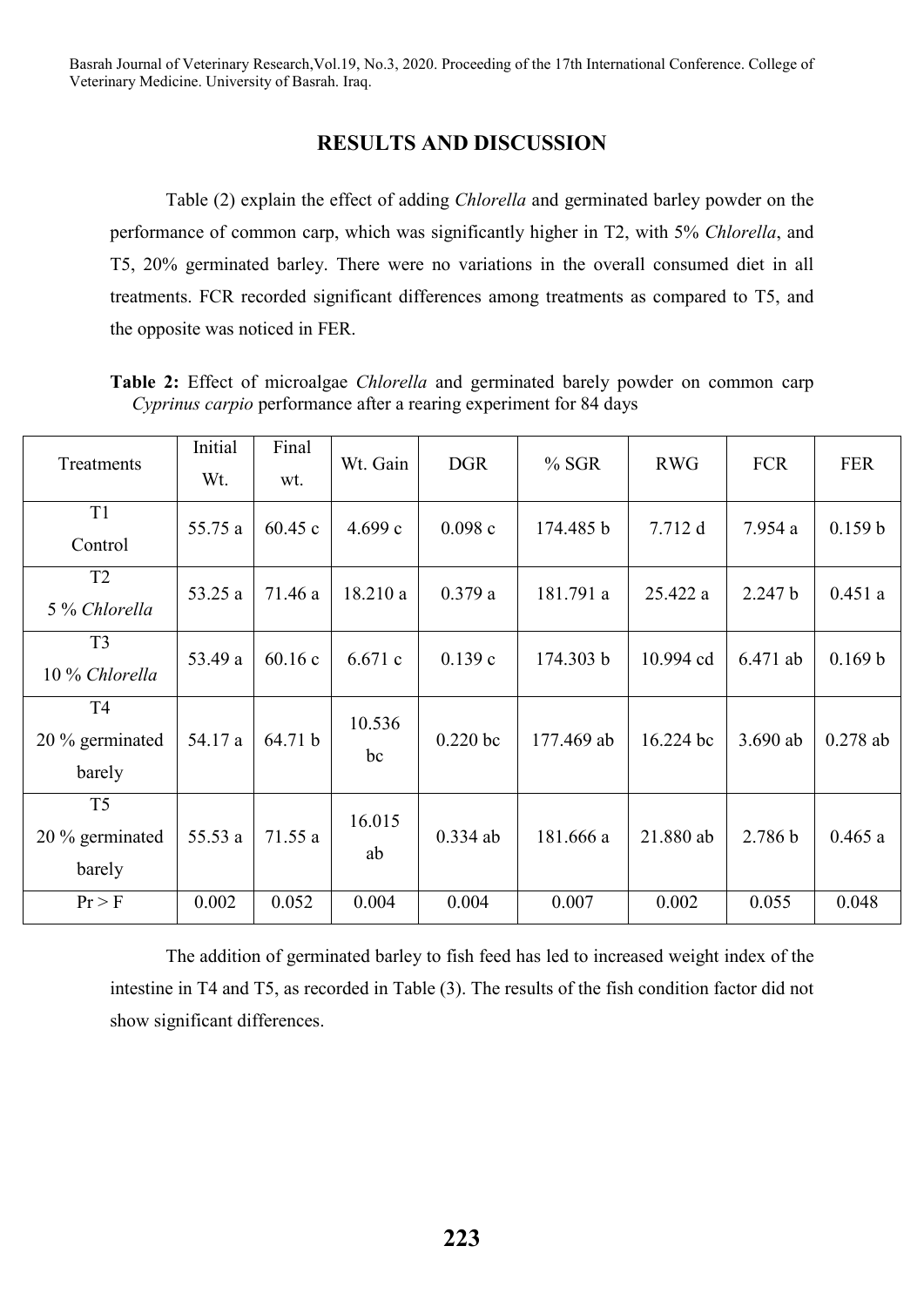**Table 3:** Effect of microalgae *Chlorella* and germinated barely powder on common carp *Cyprinus carpio* biological indices after a rearing experiment for 84 days

| Treatments                               | Intestine weight<br>index | Intestine length<br>index | Fish Weight<br>without Viscera | Fish Weight<br>without Viscera<br>& Head | Condition<br>factor |
|------------------------------------------|---------------------------|---------------------------|--------------------------------|------------------------------------------|---------------------|
| T1<br>Control                            | $2.193$ ab                | 43.764 a                  | 85.842 a                       | 55.382 a                                 | 1.443a              |
| T <sub>2</sub><br>5 % Chlorella          | 1.863 b                   | 31.705 c                  | 84.355 a                       | 55.814 a                                 | 1.489a              |
| T <sub>3</sub><br>10 % Chlorella         | 2.228 ab                  | 41.491 ab                 | 83.681 a                       | 54.320 a                                 | 1.444a              |
| T <sub>4</sub><br>20 % germinated barely | 2.517a                    | $40.318$ ab               | 83.469 a                       | 53.867 a                                 | 1.530a              |
| T <sub>5</sub><br>20 % germinated barely | 2.514a                    | 33.057 bc                 | 82.258 a                       | 55.044 a                                 | 1.600a              |
| Pr > F                                   | 0.158                     | 0.016                     | 0.310                          | 0.934                                    | 0.258               |

No significant differences were seen in each of the fish's weight without viscera and fish's weight without viscera and head. Group T3, which administered 10 g/kg *Chlorella,* had more protein, while no significant differences were seen in the percentages of lipids, ash, and moisture (Table 4).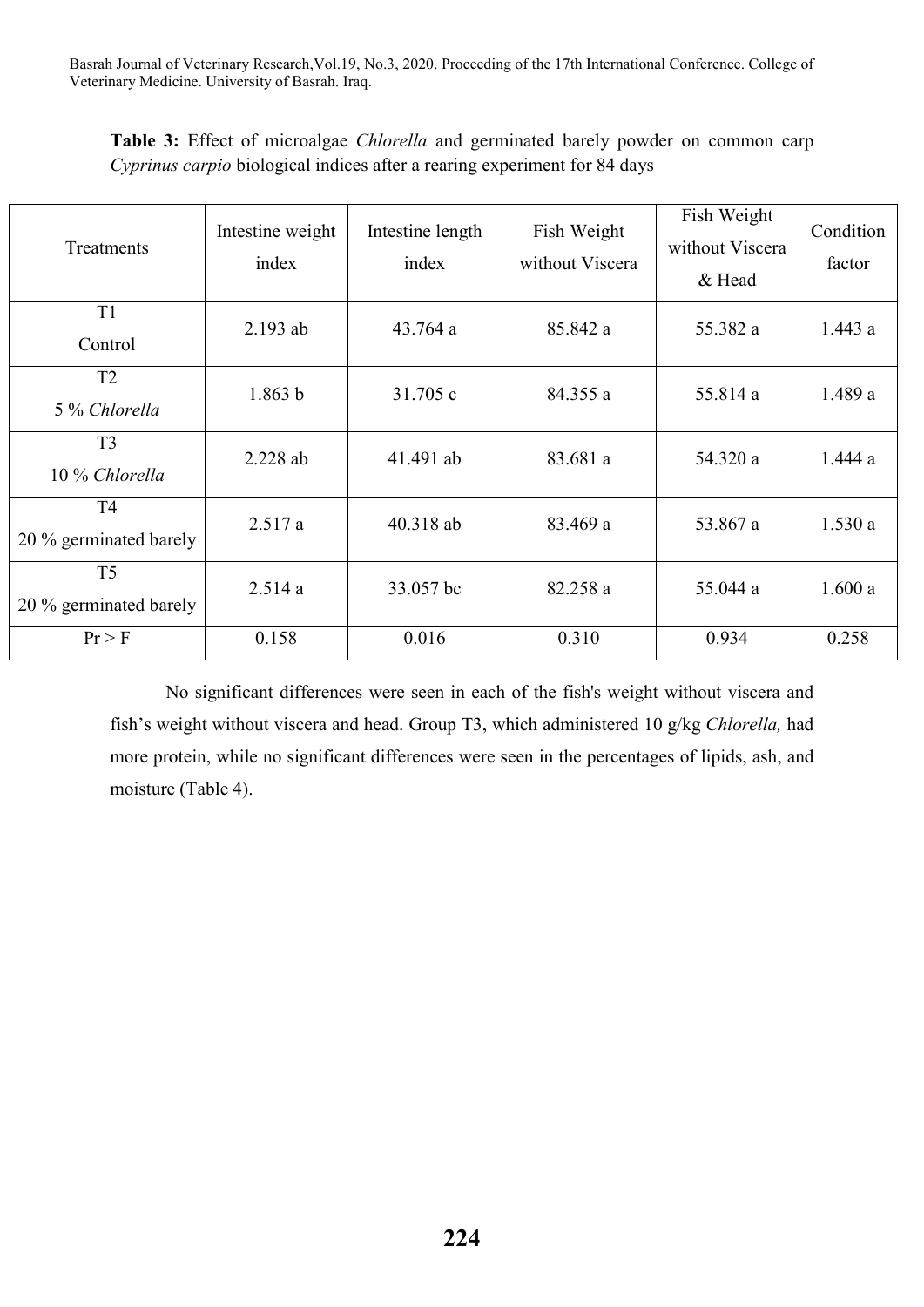| Treatments                               | Protein % | Lipids<br>$\frac{0}{0}$ | Ash $%$ | Moisture % |
|------------------------------------------|-----------|-------------------------|---------|------------|
| T1<br>Control                            | 19.312    | 6.351                   | 1.443   | 71.434     |
| T2<br>5 % Chlorella                      | 19.954    | 6.388                   | 1.764   | 71.642     |
| T <sub>3</sub><br>10 % Chlorella         | 20.043    | 6.569                   | 1.783   | 71.876     |
| T <sub>4</sub><br>20 % germinated barely | 19.573    | 6.669                   | 1.891   | 71.998     |
| T <sub>5</sub><br>20 % germinated barely | 19.826    | 6.760                   | 1.921   | 72.032     |
| Pr > F                                   | 0.004     | 0.004                   | 0.002   | 0.007      |

**Table 4:** Effect of microalgae *Chlorella* and germinated barely powder on common carp *Cyprinus carpio* proximate analyses after a rearing experiment for 84 days

No significant differences were observed in the organoleptic evaluation of juiciness, flavor, color, and complete acceptance (Table 5).

**Table 5:** Effect of microalgae *Chlorella* and germinated barely powder on common carp *Cyprinus carpio* organoleptic evaluation after a rearing experiment for 84 days

| Treatments             | Juiciness | Flavor  | Color   | Complete acceptable |
|------------------------|-----------|---------|---------|---------------------|
| T1<br>Control          | 4.000a    | 3.876a  | 4.600a  | 3.780 a             |
| T2                     |           |         |         |                     |
| 5 % Chlorella          | 4.000a    | 4.544 a | 4.560a  | 3.980 a             |
| T <sub>3</sub>         |           |         |         |                     |
| 10 % Chlorella         | 3.855a    | 3.766a  | 3.955 a | 3.655a              |
| T <sub>4</sub>         |           |         |         |                     |
| 20 % germinated barely | 3.766a    | 3.765a  | 3.860a  | 3.455a              |
| T <sub>5</sub>         |           |         |         |                     |
| 20 % germinated barely | 3.456a    | 3.555a  | 3.650a  | 3.655a              |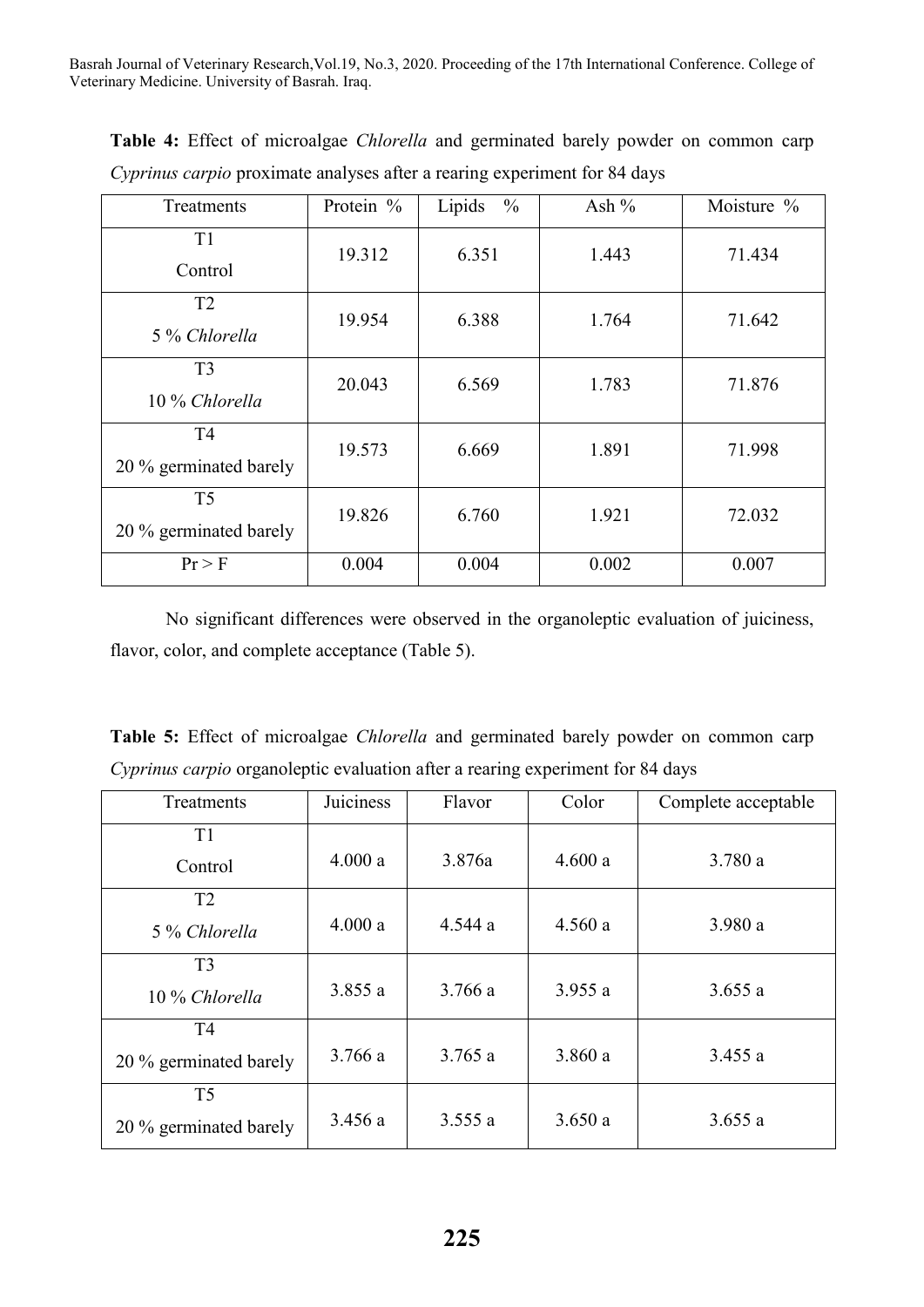Plant sources of proteins are considered a better replacement of fishmeal in aquafeed but are usually missing amino and fatty acids. The microalga is rich in amino acids including methionine, lysine and alanine, *C. vulgaris* is a perfect source of protein in catfish that may replace fishmeal in catfish diets, and *C. vulgaris* meal was entirely agreeable as a feed item and ensured that fish can utilize it well. Diet approval with high SGR lowers the cost of aquafeeds as the planting of the algae is cheap, and it can be cost-saving compared to fishmeal (17). Algae may be a potential source of protein in a number of fish species, for instance when the Spirulina algae replaced fishmeal (18).

(19) observed that adding algae in fish diets enhances growth. The supplementation of a high level of *C. vulgaris* (25%) may lead to a preferable growth rate of *Clarias gariepinus*  as compared to fishmeal, and 10.0% *Spirulina* had a potential increase in most studied traits (20).

(21) observed that 50% addition of *Chlorella* to *Macrobrachium rosenbergii* enhances SGR, weight gain, survival rate, and feed efficiency ratio. (22) concluded that mixing of *Chlorella* with rapeseed powder could fully replace fishmeal in diets of crussian carp. *Chlorella* is rich in amino acids like alanine, leucine, aspartic acid, serine, and glycine, and these may be responsible for more than 50% of the total content of the *Chlorella* spp. (23).

As PCR increased, the FCR reduced with the addition of algal meal. This outcome may be due to the collective effects of both amino and fatty acids on the nutrient digestibility. (19) observed that adding algae meal improved FCR, while (20) noted that FCR was lower when the fish had been fed on artificial diets with various algal meal rates. (24) concluded that feeding on a diet supplemented with 20% *S. platensis* enhanced performance, proximate analyses, and body weight gain of Nile tilapia. A linear weight enhancement was noted when *Chlorella* was added, which may be related to lipids enhanced in fish. Moreover, the diets in the present study had high addition levels of carbohydrate, well utilized by carp, but they converted them to fat and stored in the fish.

Using algae in the diet of *C. gariepinus* improved the utilization of carbohydrates. The addition of carbohydrate in the diets of catfish usually leads to an increased HIS, and this had been associated with high carbohydrate diets (20, 25). These findings agree with the results of (22), who noted that *Chlorella* and rapeseed meal could completely replace fishmeal. The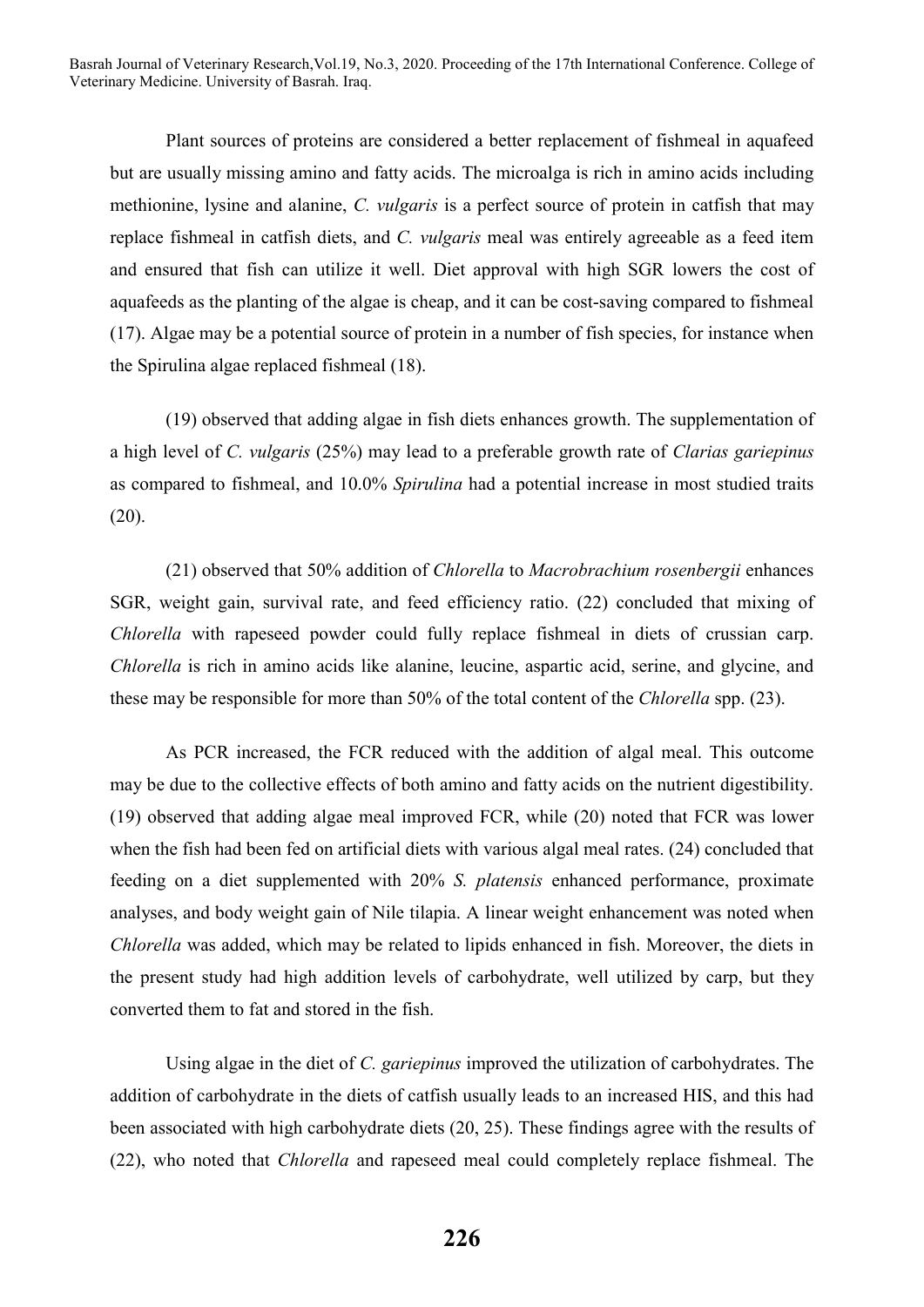reason may be organoleptic as the fish were grazing on the algae on their own before the experiment. It is a normal behavior in fish to graze on algae while carnivores may reject the algae powder inclusion.

The addition of algae, especially *Chlorella*, may be nutritionally favorable, leading to an increased total content of fats, fatty acids, and polyunsaturated fatty acids (PUFAs) in groups of fish fed the green algae. In some length / weight and nutritional values, the inclusion of 10 percent algal powder in the complete carp diet formulas showed significant variances. Adding toxic cyanobacteria reported an impairment of the fish's physiological state. Most of the monitored values were better in the green algae groups compared to the control fish group. Algae from a sewage water treatment lagoon were used as an additive to fish feed to increase the levels of polyunsaturated fatty acids (PUFAs) of lipids in fish (26).

(27) showed that the average weight of carcass, crude protein, fat, and ash content were significantly higher (P < 0.05) when fishmeal was supplemented with 20.0% *Spirulina* in the diet of common carp. The results of  $(28)$  indicated that a significant increase  $(P < 0.05)$ was observed in total weight gain, daily weight gain, relative growth rate, and specific growth rate after the supplementation of feed with 7.5 g/kg. The significant differences ( $P < 0.05$ ) were an elevated feed conversion ratio, feed efficiency ratio, and protein efficiency ratio.

The addition of 5.0 g/kg germinated barley to aquafeed caused a significant increase  $(P < 0.05)$  in growth performance and some blood parameters  $(29)$ . However, hydroponic germination (5.0 g) and germinated barley (2.5 g) significantly increased on protein efficiency ratio and the intestine length index, which is following the present results.

The results in the present study agree with those reported by (30). When the diet was supplemented with 5.0 g/kg *Spirulina* powder to feed common carp (*C. carpio*) fingerlings for 42 days, the results showed increased weight gain, and the daily, relative, and specific growth rates. Furthermore, the feed efficiency ratio was significantly higher with adding 5.0 g and 3.0 g *Spirulina* powder, compared to the control group. The food conversion ratio in the control group was significantly higher than other treatments.

The study of (31) showed that feeding algae as a feed additive to fish remarkably increased the fish weight without viscera, and weight without viscera and head, and all these agree with the recent results.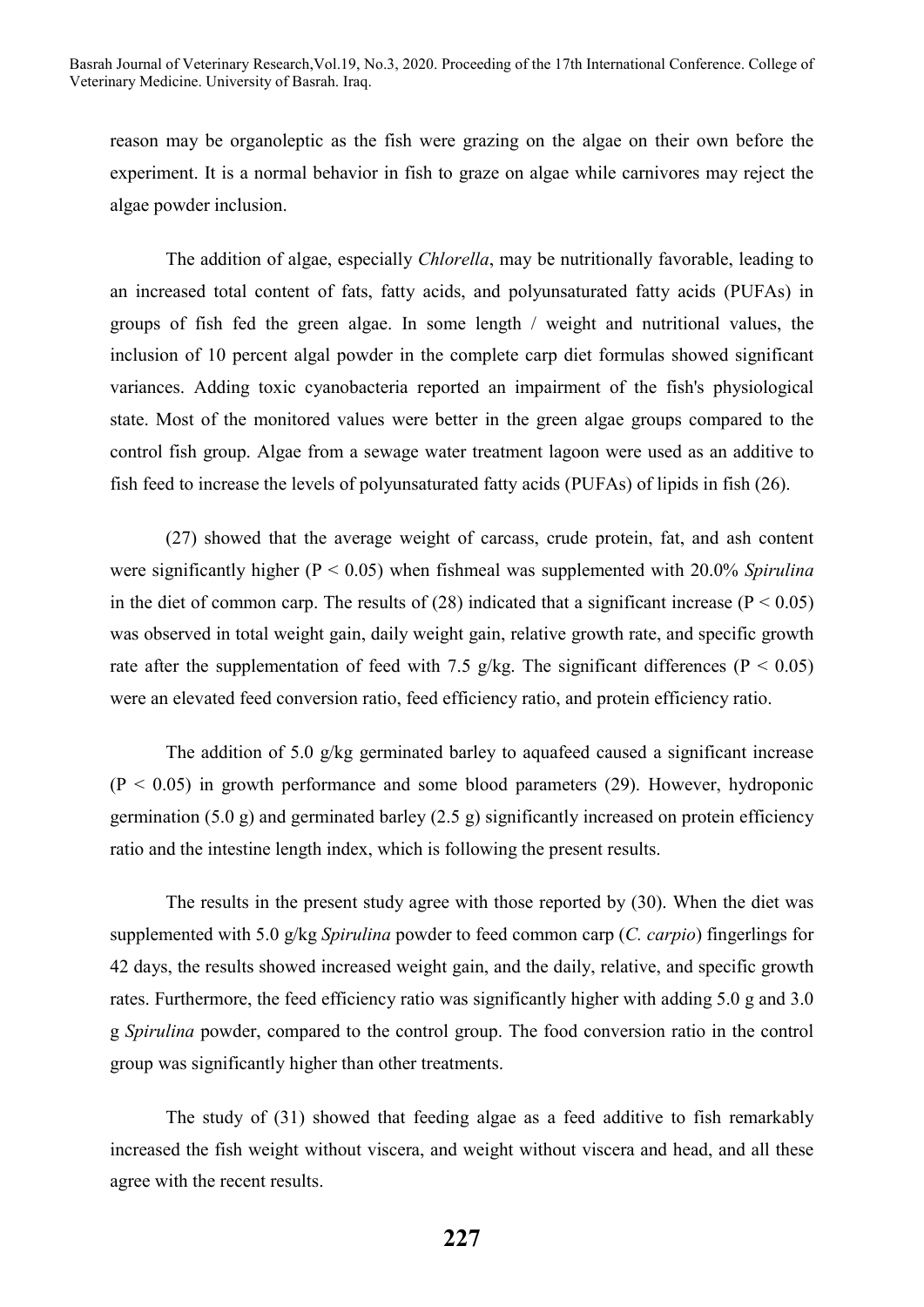Adding 7.5 g/kg *Chlorella* powder in the common carp fingerlings' diet resulted in a better weight gain (35.1 g) and daily growth rate (0.4 g) than other treatments. Moreover, the relative growth rate (88.9) and specific growth rate (0.4) were higher than other treatments (32). The food conversion ratio (0.6) was significantly higher when the diet was supplemented with 2.5g/kg *Chlorella* powder to common carp fingerlings' feed for 105 days. The food efficiency ratio (2.4) and protein efficiency ratio (829.3) in the group fed 7.5 g/kg diet of *Chlorella* spp. was significantly higher than other treatments.The inclusion of *Chlorella* and *Daphnia* to fish diet in the study of (33) changed the growth performance in which it increased the daily and final weight gain, and specific and relative growth rates. Utilization of *Chlorella* and germinated barley caused a reduction in feed conversion ratio, which has a substantial role in determining the cost of aquaculture. Dietary *Chlorella* and germinated barley escalated the feed efficiency ratio and reduced feed conversion ratio. Following the findings of chemical composition, we conclude that a high proportion of *Chlorella* and germinated barley significantly affects the protein and fat ratios of fish.

**Acknowledgments**: The authors have unique gratitude to Dr. Hemn Nurallddin, for doing the statistical analyses of the results, and to Mr. Amanj Baiz for helping us.

#### **REFERENCES**

- **1-Anderson J, Asche F, Garlock T, Chu J (2017)** Aquaculture: Its role in the future of food. Frontiers of Economics and Globalization 17: 159-173.
- **2-Subasinghe R, Soto D, Jia J (2009)** Global aquaculture and its role in sustainable development. Reviews in Aquaculture, 1(1): 2-9.
- **3-Brown R (2002)** Nutritional Value of Microalgae for Aquaculture. 3-6 September, 2002, Cancún, Quintana Roo, México: 281-292.
- **4-Sirakov I, Velichkova K, Stoyanova S, Staykov Y (2015)** The importance of microalgae for aquaculture industry. Review International Journal of Fisheries and Aquatic Studies, 2(4): 81-84.
- **5-Becker E (2007)** Micro-algae as a source of protein. Biotechnology Advances 25: 207-210.
- **6-FAO (2018)** The State of World Fisheries and Aquaculture 2018 Meeting the sustainable development goals. Rome. Licence: CC BY-NC-SA 3.0 IGO.: 227.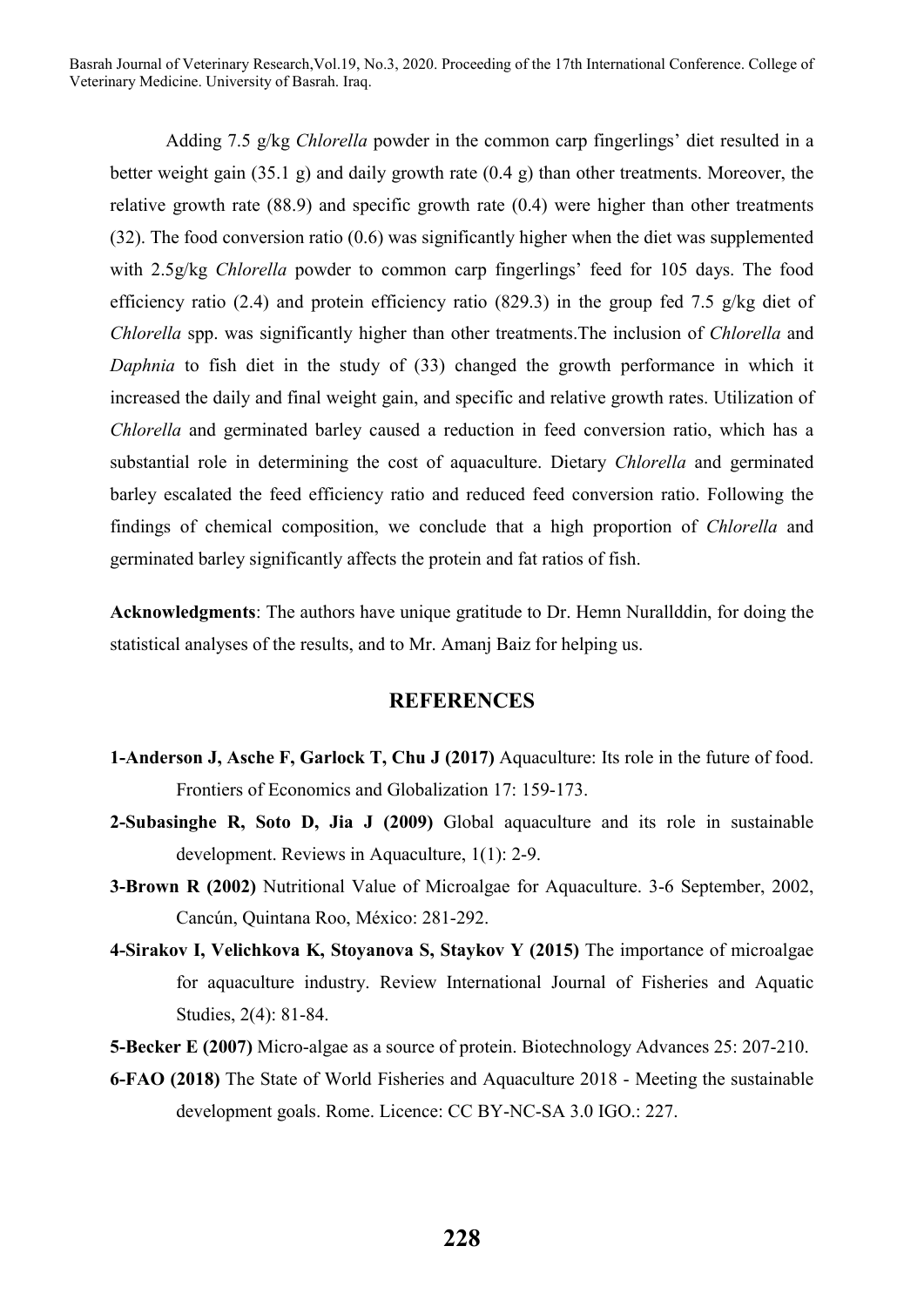- **7-Liu J and Hu Q (2013)** *Chlorella*: Industrial Production of Cell Mass and Chemicals, part 3. *Handbook of Microalgal Culture, Applied Phycology and Biotechnology* (Editors: A. Richmond and O. Hu). 2<sup>nd</sup> Ed. Blackwell Publishing Ltd, UK. 329.
- **8-Roberfroid M, Gibson GR, Hoyles L, McCartney NL, Rastall R, Rowland I, Wolvers D, Watzl B, Szajewska H, Stahl B (2010)** Prebiotic effects metabolic and health benefits. British Journal of Nutrition 104: S1–S63.
- **9-Ringø E, Dimitroglou A, Hoseinifar SH, Davies SJ (2014)** Prebiotics in Finfish: An Update, Aquaculture Nutrition. John Wiley and Sons, Ltd, pp. 360–400.
- **10-Choque-Delgado GT, Tamashiro WMSC, Mar\_ostica Jr MR, Moreno YMF Pastore GM (2011)** The putative effects of prebiotics as immunomodulatory agents. Food Res Int 44: 3167e73.
- **11-Song SK, Beck BR, Kim D, Park J, Kim J, Kim HD, Ringø E (2014)** Prebiotics as immunostimulants in aquaculture: a review. Fish Shellfish Immunology 40: 40–48.
- **12-Kanauchi O, Fujiyama Y, Mitsuyama K (1999)** Increased growth of *Bifidobacterium* and *Eubacterium* by germinated barley foodstuff, accompanied by enhanced butyrate production in healthy volunteers, International Journal Mol. Medicine 3:175–9.
- **13-Gibson GR and Rastall RA (2006)** Prebiotics: Development and Application. John Wiley and Sons Ltd, the Atrium, Southern Gate, Chichester, West Sussex PO19 8SQ,
- **14-Lagler F (1956)** Fresh Water Fishery Biology. Brown company Dubuque IA, USA. pp: 131-135, 159-166.
- **15-Uten F (1978)** Standard methods and terminology in finfish nutrition. Pro. World Smp. Finfish Nutrition and Technology, 11: 20-23.
- **16-AOAC (2005)** Official Methods of Analysis of AOAC International. 18<sup>th</sup> Ed., AOAC International, Gaithersburg, MD, USA, Official Method, 08: 26 pp.
- **17-Enyidi U, Pirhonen J, Kettunen J, Vielma J (2017**) Effect of Feed Protein: Lipid Ratio on Growth Parameters of African Catfish *Clarias gariepinus* after Fish Meal Substitution in the Diet with Bambaranut (*Voandzeia subterranea*) Meal and Soybean (Glycine max) Meal. Fishes, 2, 1.
- **18-Al-Koye H (2013)** Effect of Using *Spirulina* spp. Instead of Fishmeal on Growth, Blood Picture and Microbial Load of Common carp *Cyprinus carpio* (MSc Thesis). Iraq, College of Agriculture, University of Salahaddin, Erbil.
- **19-Zeinhom M (2004)** Nutritional and Physiological Studies on Fish. (PhD thesis), Egypt, Faculty of Agriculture, Zagazig University, Zagazig.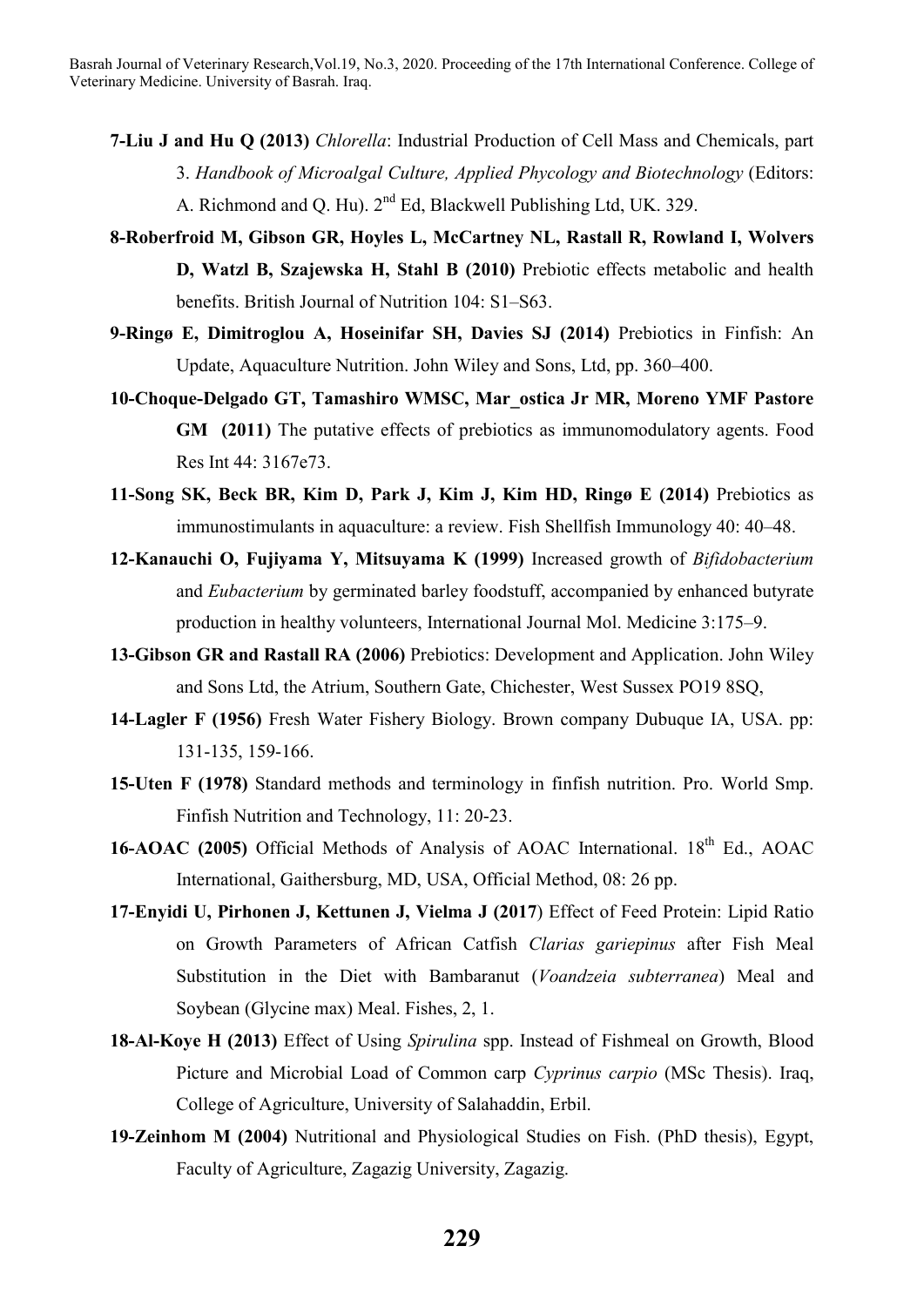- **20-Abdulrahman NM and Hamad Ameen (2014)** Replacement of Fishmeal with Microalgae *Spirulina* on Common Carp Weight Gain, Meat and Sensitive Composition and Survival. Pakistan Journal of Nutrition 13 (2): 93-98.
- **21-Radhakrishnan S, Saravana Bhavan P, Seenivasan C, Muralisankar T (2015)** Effect of dietary replacement of fishmeal with *Chlorella vulgaris* on growth performance, energy utilization and digestive enzymes in *Macrobrachium rosenbergii* postlarvae. International Journal of Fisheries and Aquaculture, 7(5): 62-70.
- **22-Shi X, Chen F, Chen GH, Pan YX, Zhu XM, Liu X, Luo Z (2017)** Fishmeal can be totally replaced by a mixture of rapeseed meal and *Chlorella* meal in diets for crucian carp (*Carassius auratus gibelio*). Aquaculture Research: 1–9.
- **23-Dawah MA, Ibrahim AN, Eladel HM (2002)** Amino acids content of *Chlorella* vulgaris and Scenedesmus bijuga raised on domestic sewage and agricultural drainage water. In Proceedings of the 1st Scientific Conference of the Egyptian Aquaculture Society, El-Arish, Egypt, 13–15 December.
- **24-Nandeesha MC, Gangadhar B, Varghese TJ, Keshavanath P (1998)** Effect of feeding Spirulina platensis on the growth, proximate composition and organoleptic quality of common carp, *Cyprinus carpio* L. Aquaculture Research 29, 305–312.
- **25-Ematipour GR, Brown ML, Gatlin DM (1992)** Effects of dietary carbohydrate: Lipid ratio on growth and body composition of hybrid striped bass. Journal World Aquaculture Society, 23, 128–132.
- **26-Kopp R, Brabec T, Mareš J, Maršálková E, Maršálek B (2019)** The Utilization of Algae with the Aim to Increase the Fatty Acid Content in Muscle of Common Carp (*Cyprinus carpio* L.). Acta Universitatis Agriculturae et Silviculturae Mendelianae Brunensis, 67(1): 91 – 99.
- **27-Abdulrahman NM (2014**) Effect of replacing fishmeal with *Spirulina* spp. on carcass chemical composition of common carp *Cyprinus carpio* L. Iraqi Journal of Veterinary Sciences 28(2): 67-70.
- **28-Abedalhammed HS, Abdulrahman NM, and Sadik HL (2017)** Effect of Earth Apple *Helianthus tuberosus* and Germinated Barley *Hordeum Vulgare* as a Source of Prebiotic on Growth Performance of Common Carp *Cyprinus carpio* L., Tikrit J. of Agricultural sciences, sixth scientific conference 28- 29 March, 2017: 331- 338.